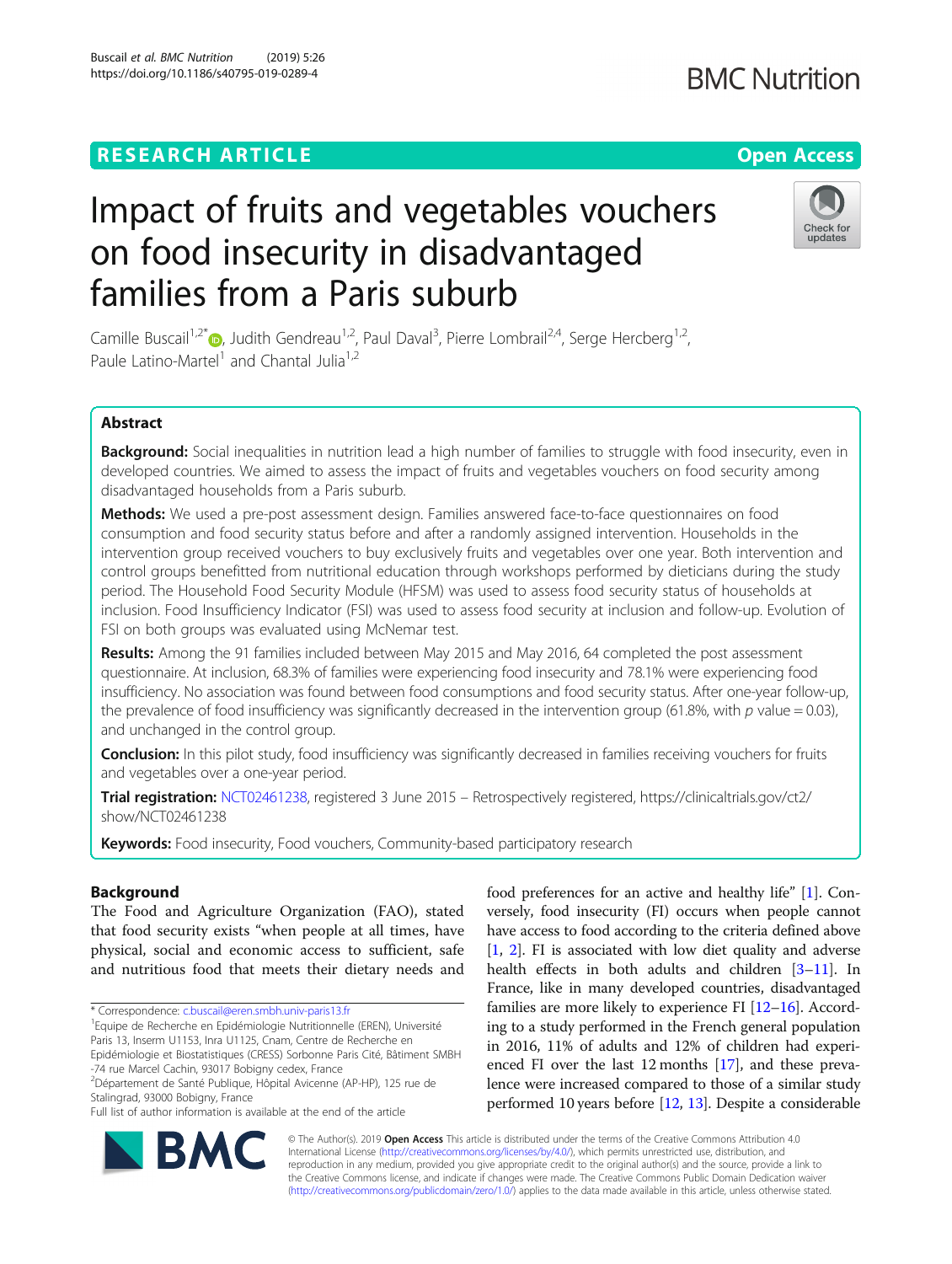web of food aid structures – more than 250 were identified during a study performed in France in 2012 among the beneficiaries of food aid – a large number of disadvantaged households are exposed to FI [\[18](#page-9-0)–[20](#page-9-0)]. Besides, FI is not entirely explained by financial constraints [\[12,](#page-9-0) [21](#page-9-0)].

In line with previous studies, the INCA2 study performed among the French general population showed that surveyed households with FI were mainly made of women and/or young people, facing barriers other than money to reach food security [\[13\]](#page-9-0). This indicator seems therefore relevant to be assessed beyond usual poverty markers.

Several studies assessing the impact of specific food vouchers on nutritional behaviour among disadvantaged population have been conducted in Europe, USA, and New-Zealand [[22](#page-9-0)–[28](#page-9-0)]. Overall, they show positive results on dietary habits, particularly when supported by a nutritional education program. In the USA, the main current nutritional support programs (including WIC, SNAP and CEP) have shown their effectiveness in reducing the prevalence of FI [[29](#page-9-0)–[34](#page-9-0)]. In France, to the best of our knowledge, no work has evaluated the impact of a nutritional support program on food insecurity. The pilot interventional study "Fruits et légumes à la Maison" (FLAM) was conducted in a Paris suburban city. It primarily aimed to assess the impact of fruits and vegetables vouchers and nutritional education over a one-year period on fruits and vegetables consumption among children from low-income families. The purposes of this ancillary analysis of the FLAM study were to 1) describe food insecurity prevalence and its association with sociodemographic characteristics and food consumption, and 2) determine whether the intervention improved food security among FLAM participants.

## **Methods**

## Study design

The study design has been fully described elsewhere [\[35](#page-9-0)]. Briefly, we used a pre-test - post-test design for this interventional study, and participants were randomized in a control group or in an intervention group at inclusion (Fig. 1). The study took place in Saint-Denis (Seine-Saint-- Denis county, Ile-de-France region, France), a disadvantaged suburb city of Paris. The intervention group received at home, during one-year period, vouchers allowing exclusively the purchase of fruits and vegetables (including fresh, canned or frozen vegetables and 100% fruit juices). The amount of the vouchers was proportional to the size of the household, ranging from  $12 \notin$  per month for single-parent families with one child, to 24  $\epsilon$  per month for households made of at least 4 persons. In parallel, each group were

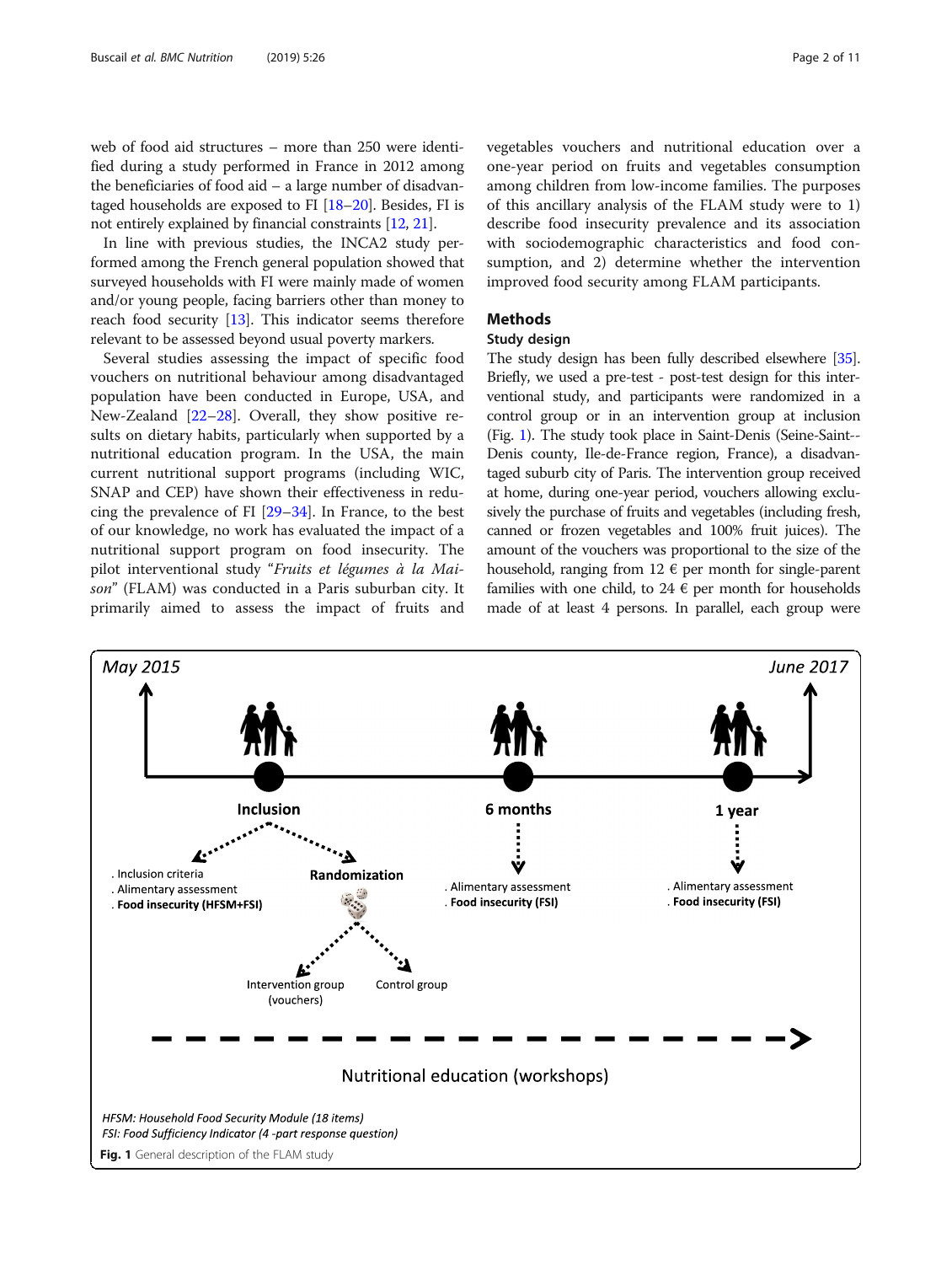proposed to participate to nutritional and culinary workshops performed by dieticians in their neighbourhood.

#### Inclusion criteria

Families with at least one child aged from 3 to 10 years old, living in the northern districts of Saint Denis were eligible to the study. For families with several children matching with the age criterion, we included the child with the closest anniversary birth date (regarding the inclusion date). In addition, adult participants had to be unemployed, or benefit from social minima (Active Solidarity Income, Allocation of minimum pension) or any income-terms allowance, or have incomes below the poverty line. The poverty line threshold was defined using the French National Statistical Institute (INSEE) according to the French incomes data (that is, 1234€ per month rounded up to 1300€ for a single-parent household with at least one child aged under 14 years old, and 1777€ per month rounded to 2000€ for a couple with at least one child aged under 14 years old) [[36](#page-9-0), [37\]](#page-9-0). Finally, French language had to be well spoken and understood by participants.

#### Data collection

Data were collected via face-to-face questionnaires administered by trained interviewers at inclusion, after 6 months and one year. Volunteer families were interviewed at community centres, or at home in order to sign the consent form, and complete the questionnaires. Questionnaires were adapted from those used in the ABENA study, which was specifically designed to be administered to disadvantaged groups [\[20\]](#page-9-0). A food frequency questionnaire was used to describe the consumption of children and adults in 13 main food groups (cereal products, starches, vegetables, fruits, legumes, dairy products, meats and eggs, fish and sea-food products, fast-food and pizza, salty snacks, sweet products, and beverages). The baseline questionnaire also included information on inclusion criteria, living conditions, and food security (see details below). We relied upon the latter data and sociodemographic characteristics to compute the EPICES score [[38\]](#page-9-0). Based on 11 questions on various socioeconomic determinants, this individual score assesses the precariousness level of subjects living conditions. It ranges from 0 (the less precarious situation) to 100 (the most precarious situation), with a threshold of 30.17 to define precariousness, a score upper than 53.84 reflecting a great precariousness. The baseline questionnaire had a duration of about one hour, and follow-up questionnaires about 30 min. The vouchers were electronically traceable, so we were able to know exactly the number of vouchers used for each household. After the interview, parent-child pairs were assigned in the intervention or in the control group

through an algorithm of random distribution performed on a laptop. The algorithm was computed to balance groups every 50 inclusions.

#### Ethics, consent and permissions

Each adult participant (whether the mother or the father included with his/her child) signed a consent form, after the interviewer made sure it was well understood. The study was approved by the Ethics Review Committee of the National Institute of Health and Medical Research (Institut National de la Santé et de la Recherche Médicale) (Inserm) IRB00003888 under the number 15–247. The declaration to the National Commission of Data Processing and Liberties (Commission Nationale de l'Informatique et des Libertés) (CNIL) of February 26, 2015 was made under number 1838429v0. The study protocol has been registered on clinical trials website under no. NCT02461238.

#### Assessment of food insecurity

At inclusion, the 18-item Household Food Security Module (USDA HFSM), validated by the US Department of Agriculture (USDA), was used to measure food security [[39\]](#page-9-0). We used the French version of the questionnaire, adapted from the first translation performed in Quebec for the 2004 cycle of the Canadian Community Health Survey [\[40](#page-9-0), [41](#page-9-0)], that was already used in two French studies ABENA [[5](#page-8-0), [20](#page-9-0)] and SIRS [\[14](#page-9-0)]. Based on the 18 items asked in order of severity, we used the guide provided by Bickel and colleagues to compute a continuous measure (ranging from 0 to 10) of FI, which was divided according the usual thresholds to obtain the 3 following categories: a) food secure (0–2.32), b) food insecure, without hunger (2.33–4.55), c) food secure with hunger  $(>4.55)$  [\[42\]](#page-9-0). We also used the USDA Food Sufficiency Indicator (FSI), a single question with a four-part response [[43\]](#page-9-0). This measure allows scaling FI in four categories: a) food security, b) qualitative food insecurity ("enough but not the kinds we want combined"), c) quantitative food insecurity sometimes ("sometimes not enough", and d) frequent quantitative food insecurity ("often not enough"). Given the heaviness of the 18-items module, and to shorten interview time, follow-up assessments of FI, were done only using the FSI. We relied on a comparative analysis showing that FSI was fairly accurate to estimate FI when combining the three categories of food insecurity described above compared to module with more questions [\[43](#page-9-0)]. Given the small number of participants, we combined the two grades of the FSI that was therefore assessed through one two-category variable: food sufficiency and food insufficiency (including quantitative and qualitative food insufficiency).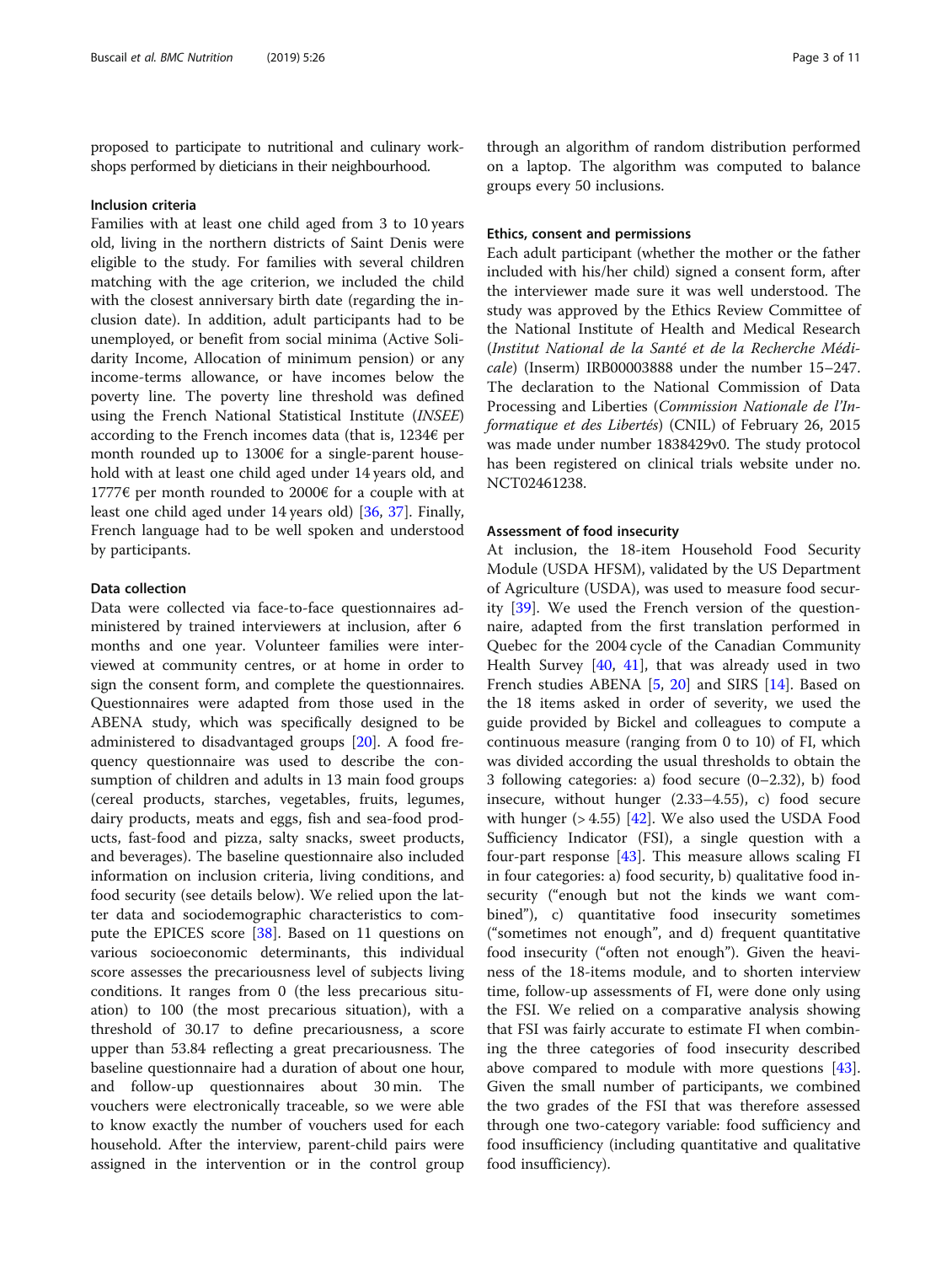### Statistical analyses

The sample size calculation was based on the primary outcome of the FLAM study, which was defined by the proportion of low fruits and vegetables consumers (less than 3.5 servings of FV per day) in children. Based on the literature, the baseline proportion of low consumers was expected to be at 83.9%, and the target proportion of low consumers was expected equalling those of the French general population, 61.0% [\[5,](#page-8-0) [44](#page-9-0)]. This led to an expected number of participants of 92 in each group, leading to a total of 184 participants [[35\]](#page-9-0). The percentage of people lost to follow-up was estimated to be about 40%, and the calculation took into account a type I error of 5% and with an expected power of 90%, leading to an expected number of participants of 300. Despite a wide range of recruitment strategies [[45\]](#page-9-0), we finally included 92 parent-child pairs, including 47 in the control group and 45 in the intervention group.

Comparison of sociodemographic characteristics according to the FI status were performed using Chi-square tests (or exact Fisher tests) for qualitative variables, and using Anova tests for quantitative variables. Dietary consumptions were described depending on the compliance to the French nutritional recommendations within each food group. They were compared according to FI status using Chi-square or Fisher exact tests. A Spearman correlation test between the USDA HFSM and the FSI was performed. Comparison of food insecurity between inclusion and one-year follow-up based on USDA FSI as a dichotomous variable (food secure vs. the 3 others categories) was performed using a McNemar test. We also performed a difference-in-difference assessing the evolution of the food insufficiency in the two study groups between inclusion and follow-up [\[46\]](#page-9-0).

All statistical analyses were performed using SAS software (version 9.4, SAS institute, Cary, NC, USA).

## Results

Of the 95 families recruited from May 2015 to May 2016, 91 were finally included (Fig. 2). According to the USDA HFSM, 68.1% of households were experiencing

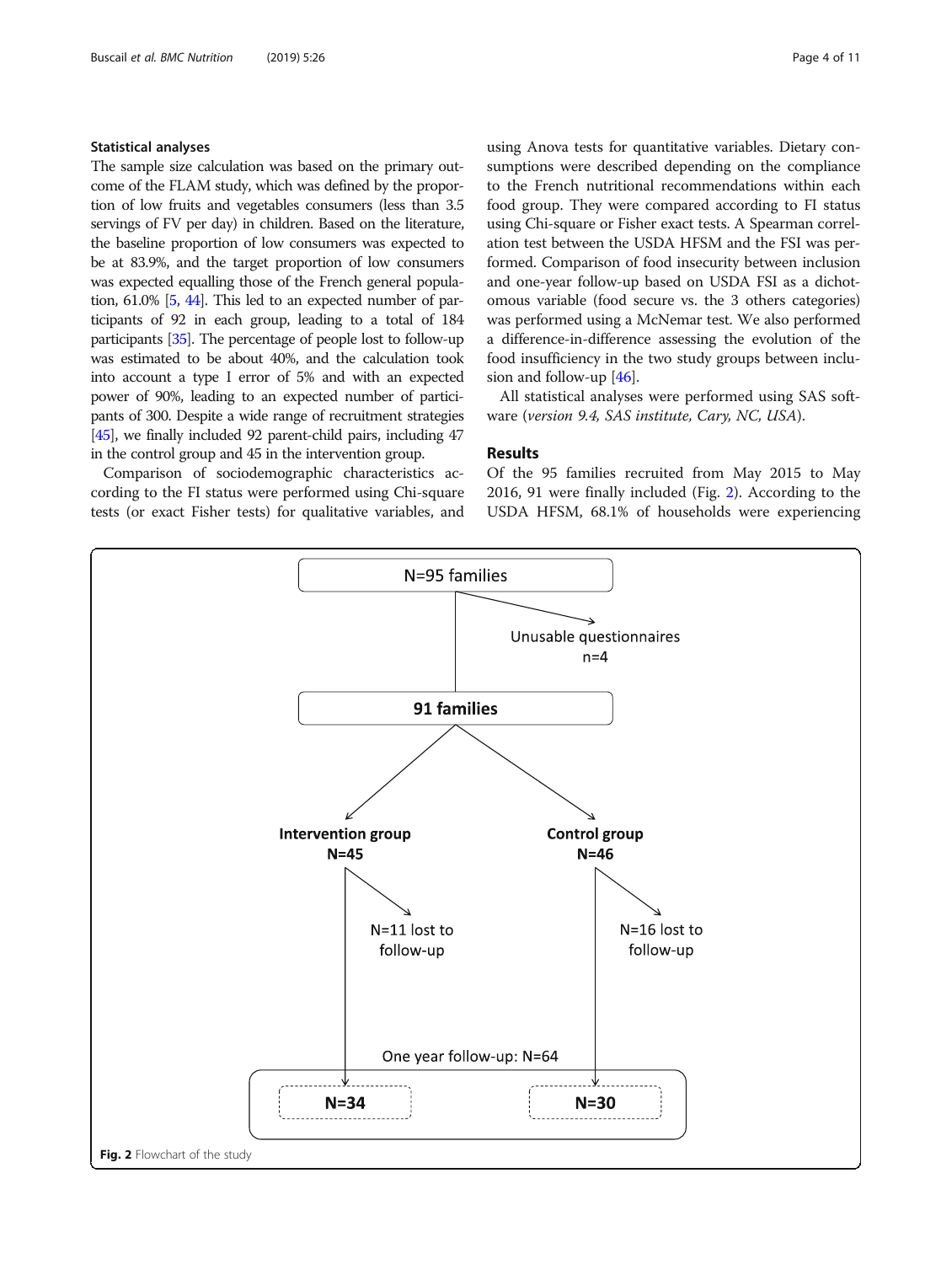<span id="page-4-0"></span>

|  |  |  |  | <b>Table 1</b> Sociodemographic characteristics of the population according to USDA Household Food Security Module ( $N = 91$ ) |
|--|--|--|--|---------------------------------------------------------------------------------------------------------------------------------|
|--|--|--|--|---------------------------------------------------------------------------------------------------------------------------------|

| Food insecurity status (HFSM)                          | Food secure<br>$N = 29(31.9\%)$ |             | Food insecure, without hunger<br>$N = 24(26.4%)$ |                | Food insecure, with hunger<br>$N = 38(41.7%)$ |         | $p$ value* |
|--------------------------------------------------------|---------------------------------|-------------|--------------------------------------------------|----------------|-----------------------------------------------|---------|------------|
|                                                        | mean                            | $+/-SD$     | mean                                             | $+/-SD$        | mean                                          | $+/-SD$ |            |
| Parent's age (years)                                   | 39.4                            | 7.9         | 40                                               | 7.2            | 39.6                                          | 7.2     | 0.81       |
| Child's age (years)                                    | 7.5                             | 2.4         | 7.9                                              | $\overline{2}$ | 7.2                                           | 2.6     | 0.47       |
| <b>EPICES</b> score                                    | 50.6                            | 15          | 55.1                                             | 17.7           | 65                                            | 14.8    | < 0.001    |
| Budget for food (in $\epsilon$ /individual/month)      | 89.6                            | 49.5        | 90.4                                             | 25.3           | 108.8                                         | 63.9    | 0.13       |
| Budget for FV (in € /individual /month)                | 25.0                            | 17.5        | 28.6                                             | 17.5           | 30.6                                          | 21.1    | 0.26       |
|                                                        | $\boldsymbol{n}$                | $\%$        | $\eta$                                           | $\%$           | $\boldsymbol{n}$                              | %       |            |
| Place of birth of the parent                           |                                 |             |                                                  |                |                                               |         |            |
| France                                                 | 12                              | 41.4        | 6                                                | 25             | 11                                            | 28.9    | 0.39       |
| Other country                                          | 17                              | 58.6        | 18                                               | 75             | 27                                            | 71.1    |            |
| Marital status                                         |                                 |             |                                                  |                |                                               |         |            |
| Single                                                 | 23                              | 79          | 24                                               | 100            | 37                                            | 97.4    | 0.01       |
| Cohabiting                                             | 6                               | 21          | $\mathbf 0$                                      | $\mathbf 0$    | 1                                             | 2.6     |            |
| Size of the household                                  |                                 |             |                                                  |                |                                               |         |            |
| 2 people                                               | 8                               | 27.6        | 4                                                | 16.7           | 9                                             | 23.7    | 0.93       |
| 3 people                                               | $\overline{7}$                  | 24.1        | 7                                                | 29.2           | 10                                            | 26.3    |            |
| 4 people and more                                      | 14                              | 48.3        | 13                                               | 54.2           | 19                                            | 50      |            |
| Education level                                        |                                 |             |                                                  |                |                                               |         |            |
| Primary school                                         | 6                               | 20.7        | 7                                                | 29.2           | 16                                            | 42.1    | 0.10       |
| Secondary school                                       | 10                              | 34.5        | 9                                                | 37.5           | 15                                            | 39.5    |            |
| Baccalaureat and university                            | 13                              | 44.8        | 6                                                | 25             | 6                                             | 15.8    |            |
| Other                                                  | $\mathbf 0$                     | $\mathbb O$ | $\overline{2}$                                   | 8.3            | 1                                             | 2.6     |            |
| Professional status                                    |                                 |             |                                                  |                |                                               |         |            |
| Working                                                | 10                              | 34.5        | 6                                                | 25             | 10                                            | 26.3    | 0.69       |
| Unemployed                                             | 19                              | 65.5        | 18                                               | 75             | 28                                            | 73.7    |            |
| Income level (in € per c.u.)                           |                                 |             |                                                  |                |                                               |         |            |
| 260 € at the most                                      | $\overline{4}$                  | 13.8        | 6                                                | 26.1           | 12                                            | 31.6    | 0.34       |
| 400 $\in$ at the most                                  | 13                              | 44.8        | 10                                               | 43.5           | 18                                            | 47.4    |            |
| 800 $\in$ at the most                                  | 12                              | 41.4        | 7                                                | 30.4           | 8                                             | 21.0    |            |
| Perception of the financial situation of the household |                                 |             |                                                  |                |                                               |         |            |
| It's OK                                                |                                 | 6.9         | 0                                                | 0              | 0                                             | 0       | < 0.01     |
| Need to be very cautious                               | 15                              | 51.7        | 10                                               | 41.7           | 6                                             | 15.8    |            |
| It's difficult                                         | 8                               | 27.6        | 9                                                | 37.5           | 16                                            | 42.1    |            |
| Often making debts                                     | 4                               | 13.8        | 5                                                | 20.8           | 16                                            | 42.1    |            |
| Food aid use over the past 12 months                   |                                 |             |                                                  |                |                                               |         |            |
| No                                                     | 22                              | 78.6        | 19                                               | 79.2           | 26                                            | 70.3    | 0.65       |
| Yes                                                    | 6                               | 21.4        | 5                                                | 20.8           | 11                                            | 29.7    |            |
| Purchasing frequency for FV                            |                                 |             |                                                  |                |                                               |         |            |
| Several times a week                                   | 12                              | 41.4        | 9                                                | 37.5           | 18                                            | 47.4    | 0.32       |
| Once a week                                            | 9                               | 31          | 13                                               | 54.2           | 14                                            | 36.8    |            |
| 2 or 3 times a month                                   | 8                               | 27.6        | $\overline{2}$                                   | 8.3            | 5                                             | 13.2    |            |
| Study group                                            |                                 |             |                                                  |                |                                               |         |            |
| Intervention                                           | 12                              | 41.4        | 11                                               | 45.8           | $22\,$                                        | 57.9    | 0.37       |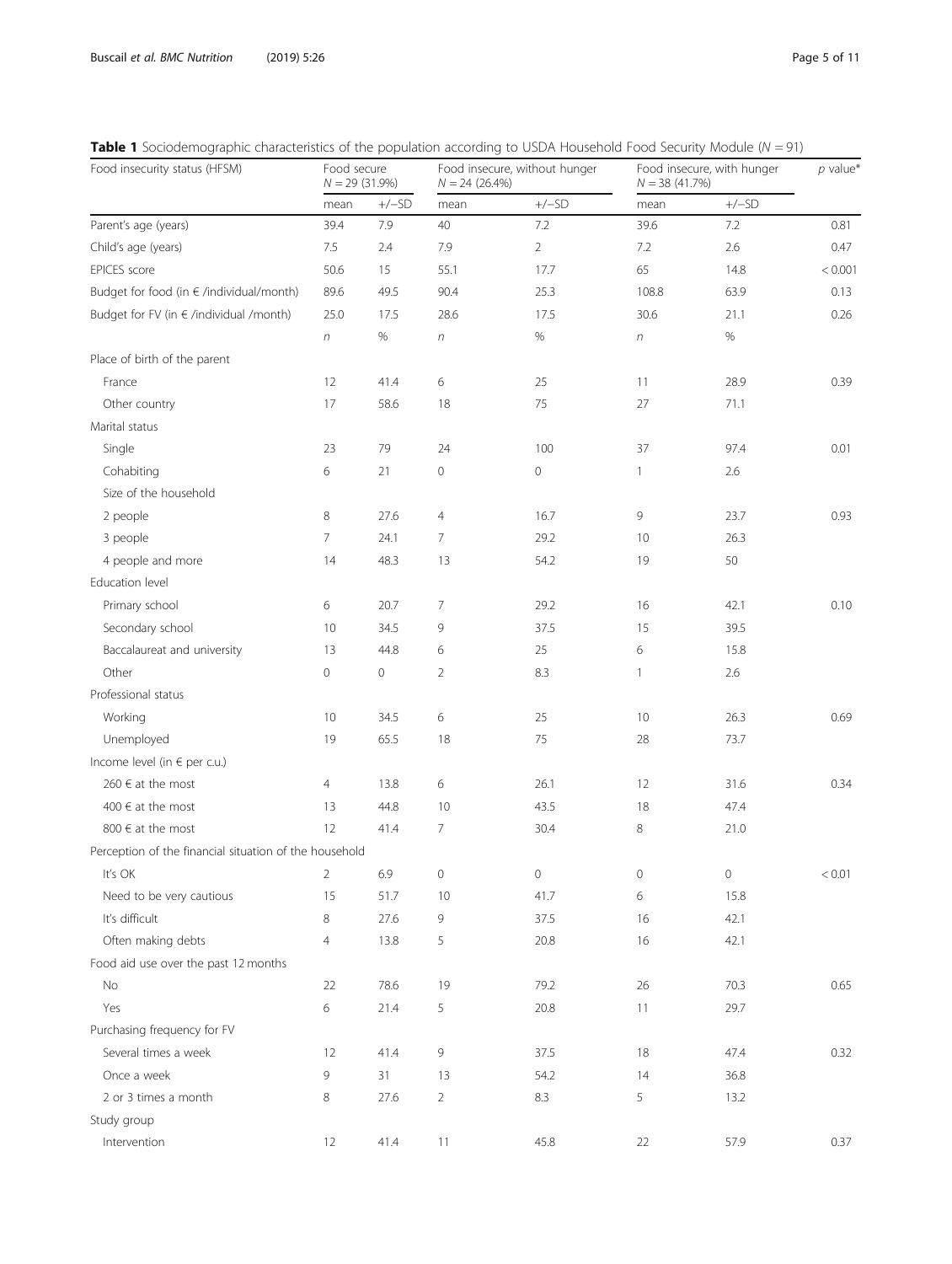**Table 1** Sociodemographic characteristics of the population according to USDA Household Food Security Module ( $N = 91$ ) (Continued)

| Food insecurity status (HFSM) |      | Food secure<br>$N = 29(31.9\%)$ |      | Food insecure, without hunger<br>$N = 24(26.4\%)$ |      | Food insecure, with hunger<br>$N = 38(41.7%)$ |  |
|-------------------------------|------|---------------------------------|------|---------------------------------------------------|------|-----------------------------------------------|--|
|                               | mean | $+/-SD$                         | mean | $+/-SD$                                           | mean | $+/-SD$                                       |  |
| Control                       |      | 58.6                            |      | 54.2                                              |      | 42.1                                          |  |

Abbreviations: c.u consumer unit, € Euros, FV Fruits and vegetables, HFSM Household Food Security Module, SD Standard Deviation

\*Chi-square tests and exact Fisher tests were performed for qualitative variables and Anova tests were performed for quantitative variables;

Missing data: Budget for food and budget for FV: N = 3 (3.2%); Use of food aid N = 2 (2.2%); Income level and purchasing frequency for FV: N = 1 (1.0%);

FI, and more than a half of them  $(n = 38)$  were describing a FI with hunger. The overall proportion of FI was rising up to 80.2% when using the FSI. Qualitative FI was experienced by 47% of families and quantitative FI by 31% of families at inclusion. The USDA HFSM and FSI were positively correlated (Spearman correlation 0.59, with  $p < 0.0001$ ). FI was significantly more frequent in single parent families ( $p = 0.01$ ), when the financial situation of the household was perceived as difficult ( $p < 0.01$ ), and when the deprivation EPICES score was higher  $(p < 0.001)$ (Table [1\)](#page-4-0). No significant association was found between food consumptions and food insecurity (according to the USDA HFSM) at inclusion (Table [2\)](#page-6-0). Among the 64 families who answered the last questionnaire after one-year follow-up, food insufficiency assessed by the FSI was significantly decreased in the intervention group (61.8% vs 85.3% at inclusion, with  $p = 0.03$ ), while it remained stable (70%) in the control group  $(p=1.0)$ . However, the difference-in-difference test was not significant ( $p$  value = 0.12). No significant evolution of the food sufficiency status was observed depending on the participation to the nutritional workshops (Table [3](#page-7-0)). Overall 80.2% of vouchers were used, with similar proportion of vouchers used regardless the food sufficiency status after one year follow-up (data not tabulated).

## **Discussion**

Results of this pilot study suggest that food insufficiency could be partly decreased in low-income households receiving vouchers for fruits and vegetables over a one-year period.

The prevalence of FI at inclusion in our study population was similar to that measured in the ABENA study, conducted among food aid users in France [[20\]](#page-9-0). Qualitative FI was experienced by 43% of households in the ABENA study vs. 47% in the FLAM study, and quantitative FI was experienced by 31% of families in both FLAM and ABENA studies. Yet, only a small proportion of participants in FLAM reported having used food aid over the last 12 months (24%). Indeed, the study appeared to have reached families which did not benefit from food aid at the time of the study, though they were facing difficulties to reach food security. This underlies

the need for increasing the knowledge on households experiencing FI, and the levers for reducing it at different levels. Such policies are relying upon the concept of "proportionate universalism" proposed by Michael Marmot in 2010 [[47\]](#page-9-0). Based on the assumption that focusing solely on the most disadvantaged is not sufficient to reduce health inequalities, the author explains that actions must be universal, but with a scale and intensity that is proportionate to the level of disadvantage to reduce the steepness of the social gradient in health.

In France, the National Nutrition and Health Program (programme national nutrition santé, PNNS) is a national public health program aiming to improve the health of the general population through nutrition. Reducing nutritional health inequalities has become one of its priorities over the past few years, including use of vouchers for increasing FV consumption among disadvantaged households  $[48, 49]$  $[48, 49]$  $[48, 49]$ . Accessing to adequate nutritious food is a basic necessity, and therefore a basic human right [[1](#page-8-0), [50](#page-9-0)–[52](#page-9-0)]. Moreover long-term adverse effects of FI on health have been widely reported [\[7](#page-8-0), [9](#page-8-0), [11](#page-9-0)]. Nutritional aid programs supported by evidence-based interventions have emerged in developed countries aiming to tackle FI among disadvantaged households [\[53](#page-9-0)–[55](#page-9-0)]. Thus, several studies have assessed the impact of financial incentive programs including food vouchers, dietary counselling and farmer's market incentive on dietary consumption and nutritional status among low-income populations [[22](#page-9-0), [56](#page-9-0)]. Yet, only a few of these programs focused specifically on the impact on food security status of the households. In the USA, participants to the Women, Infants and Children (WIC) program was associated with an improvement of the FI status [\[57\]](#page-9-0). Gundersen and colleagues showed a positive impact of the Supplemental Nutrition Assistance Program (SNAP) on the prevalence of FI in households with children by at least 6 percentage points [[34](#page-9-0)]. In England, women recruited in the healthy Start program reported an improvement of the quality of family diets [\[23\]](#page-9-0). Targeting specific food groups of high nutritional quality like fruits and vegetables which are usually under-consumed in such populations seems efficient by guiding food choices, and therefore facilitating the shift of nutritional habits in the long term [\[7,](#page-8-0) [22,](#page-9-0) [23\]](#page-9-0). That being said, such intervention could be perceived as paternalistic,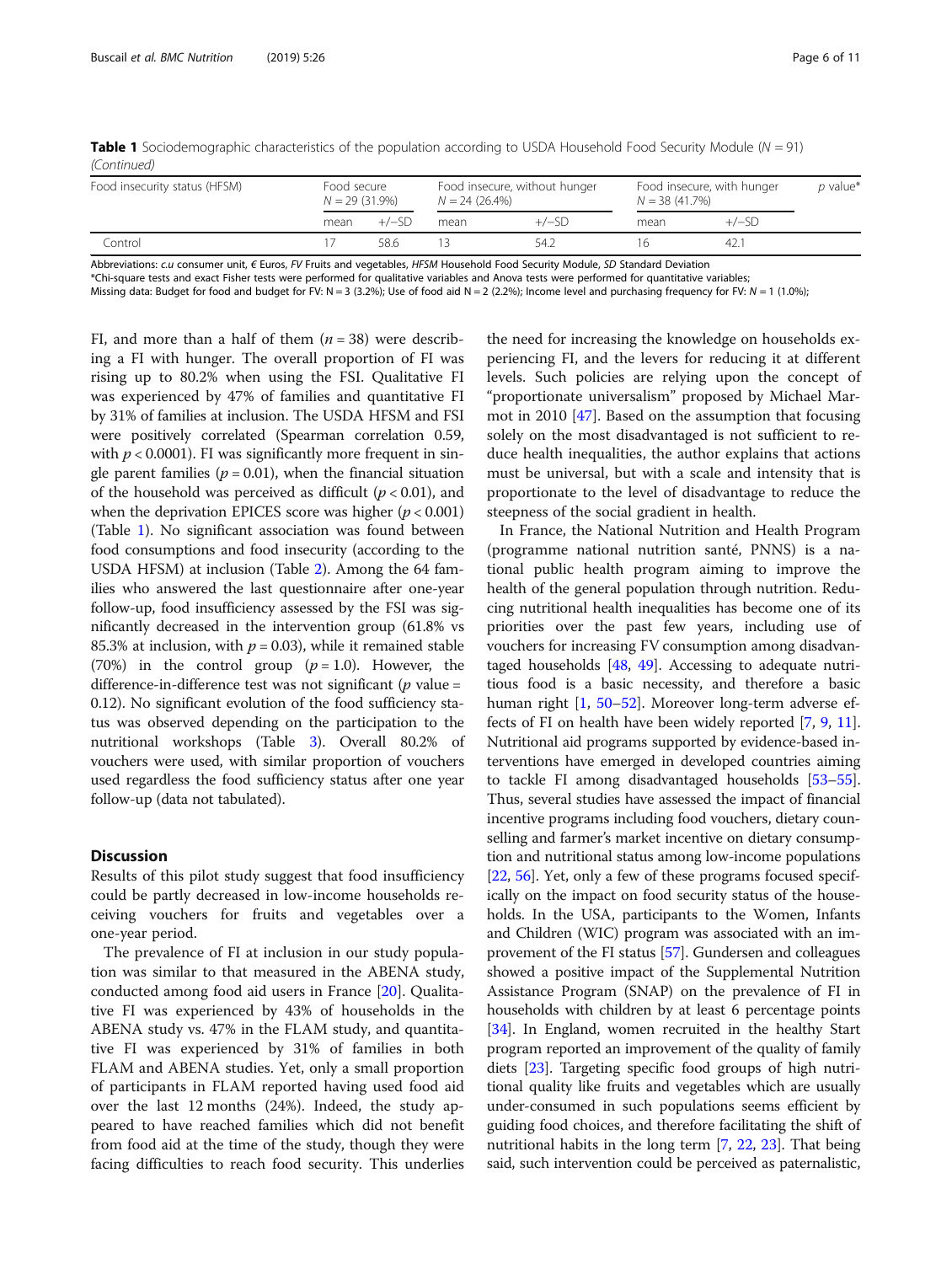## <span id="page-6-0"></span>**Table 2** Food groups consumption according to food insecurity status at inclusion ( $N = 91$ )

| USDA food insecurity status            | Food secure<br>$N = 29$ |      | Food insecure, without<br>hunger $N = 24$ |      | Food insecure, with<br>hunger $N = 38$ |      | $p$ value* |
|----------------------------------------|-------------------------|------|-------------------------------------------|------|----------------------------------------|------|------------|
|                                        | n                       | %    | n                                         | %    | n                                      | %    |            |
| CHILDREN                               |                         |      |                                           |      |                                        |      |            |
| Fruits and Vegetables                  |                         |      |                                           |      |                                        |      |            |
| $<$ 3.5 a day                          | 19                      | 65.5 | 14                                        | 58.3 | 26                                     | 68.4 | 0.73       |
| $\geq$ 3.5 a day                       | 10                      | 34.5 | 10                                        | 41.7 | 12                                     | 34.6 |            |
| Bread, starches and cereal products    |                         |      |                                           |      |                                        |      |            |
| < 3 times a day                        | 14                      | 48.3 | 5                                         | 20.8 | 17                                     | 44.7 | 0.09       |
| $\geq$ 3 times a day                   | 15                      | 51.7 | 19                                        | 79.2 | 21                                     | 55.3 |            |
| Meat, poultry and fish                 |                         |      |                                           |      |                                        |      |            |
| 1 to 2 times a day                     | 12                      | 41.4 | 10                                        | 41.7 | 10                                     | 27.8 | 0.42       |
| Less than or more than 2 per day       | 17                      | 58.6 | 14                                        | 58.3 | 26                                     | 72.2 |            |
| Dairy products                         |                         |      |                                           |      |                                        |      |            |
| 3-4 per day                            | 18                      | 62.1 | 16                                        | 66.7 | 24                                     | 63.2 | 0.96       |
| More or less than 3-4 per day          | 11                      | 37.9 | 8                                         | 33.3 | 14                                     | 36.8 |            |
| Sugared products                       |                         |      |                                           |      |                                        |      |            |
| 4 to 6 times a week at the most        | 8                       | 27.6 | 5                                         | 20.8 | 13                                     | 34.2 | 0.56       |
| One time a day or more                 | 21                      | 72.4 | 19                                        | 79.2 | 25                                     | 65.8 |            |
| Fatty and salty products               |                         |      |                                           |      |                                        |      |            |
| 2 to 3 times a week at the most        | 15                      | 51.7 | 14                                        | 58.3 | 14                                     | 36.8 | 0.21       |
| 4 times a week and more                | 14                      | 48.3 | 10                                        | 41.7 | 24                                     | 63.2 |            |
| Drinks                                 |                         |      |                                           |      |                                        |      |            |
| Only or mainly water                   | 22                      | 75.9 | 20                                        | 83.3 | 24                                     | 63.2 | 0.22       |
| Only or mainly other drinks than water | 7                       | 24.1 | 4                                         | 16.7 | 14                                     | 36.8 |            |
| <b>ADULTS</b>                          |                         |      |                                           |      |                                        |      |            |
| Fruits and Vegetables                  |                         |      |                                           |      |                                        |      |            |
| $<$ 3.5 a day                          | 25                      | 86.2 | 15                                        | 62.5 | 31                                     | 81.6 | 0.09       |
| $\geq$ 3.5 a day                       | $\overline{4}$          | 13.8 | 9                                         | 37.5 | 7                                      | 18.4 |            |
| Bread, starches and cereal products    |                         |      |                                           |      |                                        |      |            |
| < 3 times a day                        | 20                      | 69   | 12                                        | 50   | 25                                     | 65.8 | 0.32       |
| $\geq$ 3 times a day                   | 9                       | 31   | 12                                        | 50   | 13                                     | 34.2 |            |
| Meat, poultry and fish                 |                         |      |                                           |      |                                        |      |            |
| 1 to 2 times a day                     | 12                      | 41.4 | 12                                        | 50   | 13                                     | 35.1 | 0.50       |
| Less than or more than 2 per day       | 17                      | 58.6 | 12                                        | 50   | 24                                     | 64.9 |            |
| Dairy products                         |                         |      |                                           |      |                                        |      |            |
| 3 per day                              | 4                       | 14.3 | $\overline{4}$                            | 16.7 | 4                                      | 10.5 | 0.77       |
| More or less than 3 per day            | 24                      | 85.7 | 20                                        | 83.3 | 34                                     | 89.5 |            |
| Sugared products                       |                         |      |                                           |      |                                        |      |            |
| 4 to 6 times a week at the most        | 19                      | 65.5 | 16                                        | 66.7 | 25                                     | 34.2 | 1.0        |
| One time a day or more                 | 10                      | 34.5 | 8                                         | 33.3 | 13                                     | 65.8 |            |
| Fatty and salty products               |                         |      |                                           |      |                                        |      |            |
| 2 to 3 times a week at the most        | 15                      | 51.7 | 14                                        | 58.3 | 15                                     | 39.5 | 0.32       |
| 4 times a week and more                | 14                      | 48.3 | 10                                        | 41.7 | 23                                     | 60.5 |            |
| Drinks                                 |                         |      |                                           |      |                                        |      |            |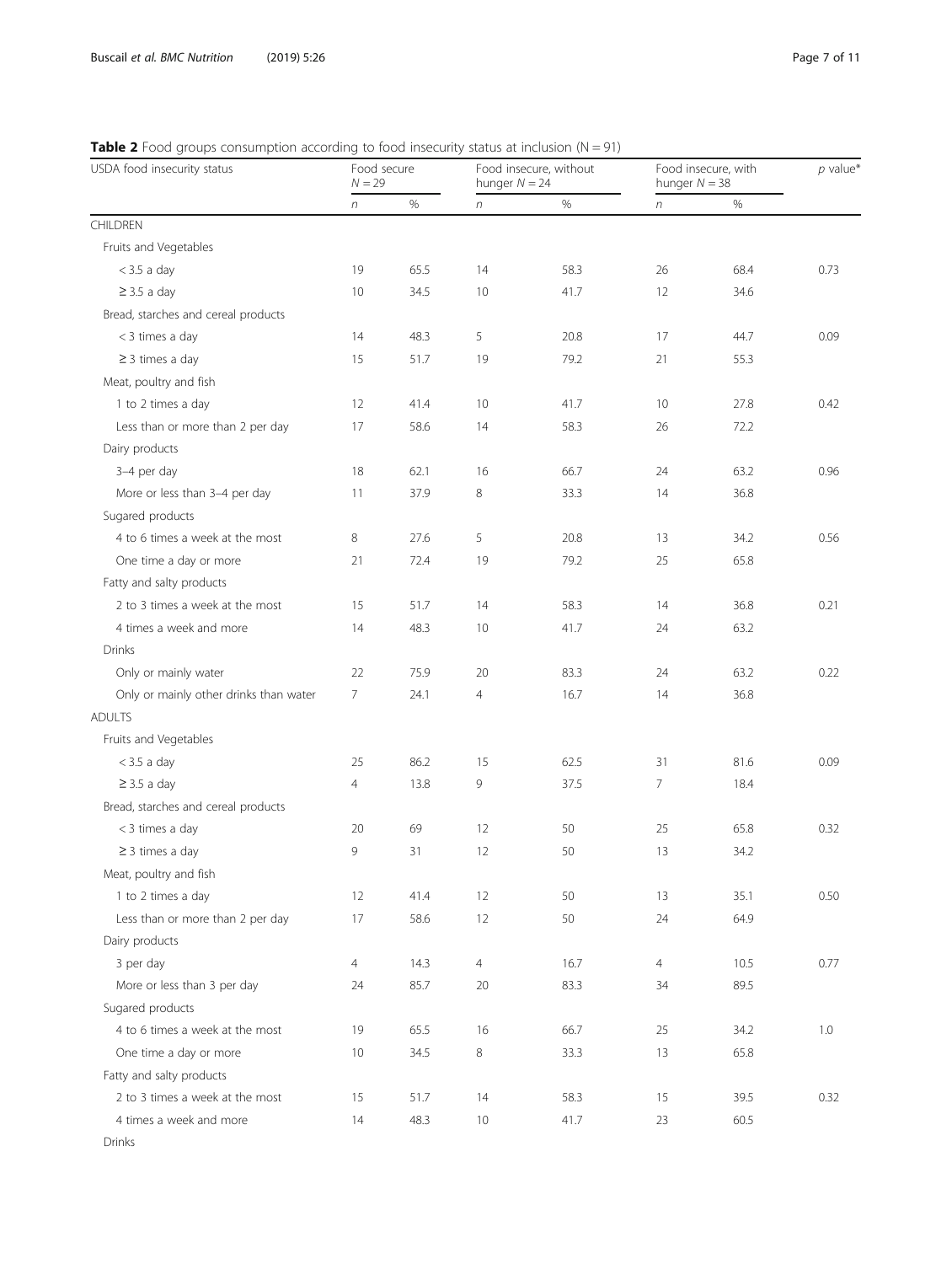| USDA food insecurity status            | Food secure<br>$N = 29$ |      | Food insecure, without<br>hunger $N = 24$ |     | Food insecure, with<br>hunger $N = 38$ |      | $p$ value* |  |
|----------------------------------------|-------------------------|------|-------------------------------------------|-----|----------------------------------------|------|------------|--|
|                                        |                         | $\%$ |                                           | %   |                                        | $\%$ |            |  |
| Only or mainly water                   | 20                      | 69   |                                           | 91. | 28                                     | 73.7 |            |  |
| Only or mainly other drinks than water |                         |      |                                           | 8.3 |                                        | 26.3 |            |  |

<span id="page-7-0"></span>**Table 2** Food groups consumption according to food insecurity status at inclusion ( $N = 91$ ) (Continued)

\* Chi-square or Fisher exact tests were performed

by interfering with individual autonomy or freedom of the targeted population [\[58](#page-10-0)–[60\]](#page-10-0). It seems therefore important to keep in mind that from an ethical point of view, the priority always remains the decrease of the FI, with or without any impact on the overall nutritional quality. And despite using vouchers for purchasing FV (i.e. food items of high nutritional quality), we assume that results on food sufficiency could have been similar by using any kind of food vouchers.

Our results are in line with previous works suggesting that FI is not restricted to a money issue [[12](#page-9-0), [61](#page-10-0)]. First, the financial help we provided was modest, with a value limited to a maximum of 24  $\epsilon$  per month for a 4 members household, whereas Anliker and colleagues suggested that a minimum allotment of 20 US\$ per week was necessary [[62](#page-10-0)]. More recently, a minimal allotment of 7.50 US\$ per week was proposed by An and colleagues as suitable to entail an evolution of the purchasing behaviour [[22](#page-9-0)]. Besides, a study performed in France among a

Table 3 Comparison of food insecurity status between baseline and one-year follow-up, using Food Sufficiency Indicator (FSI)  $(N = 64)$ 

|                                                  | Baseline              |                       | One year follow-up | $p$ value* |      |
|--------------------------------------------------|-----------------------|-----------------------|--------------------|------------|------|
|                                                  | n                     | %                     | $\sqrt{n}$         | $\%$       |      |
| All $(n = 64)^{+}$                               |                       |                       |                    |            |      |
| Food sufficiency                                 | 14                    | 21.9                  | 22                 | 34.4       | 0.10 |
| Food insufficiency                               | 50                    | 78.1                  | 42                 | 65.6       |      |
| Intervention group ( $N = 34$ )                  |                       |                       |                    |            |      |
| Food sufficiency                                 | 5                     | 14.7                  | 13                 | 38.2       | 0.03 |
| Food insufficiency                               | 29                    | 85.3                  | 21                 | 61.8       |      |
| Control group ( $N = 30$ )                       |                       |                       |                    |            |      |
| Food sufficiency                                 | 9                     | 30                    | 9                  | 30         | 1.00 |
| Food insufficiency                               | 21                    | 70                    | 21                 | 70         |      |
| Participation in workshops ( $N = 42$ )          |                       |                       |                    |            |      |
| Food sufficiency                                 | 7                     | 16.7                  | 13                 | 30.9       | 0.11 |
| Food insufficiency                               | 35                    | 83.3                  | 29                 | 69.1       |      |
| No participation ( $N = 22$ )                    |                       |                       |                    |            |      |
| Food sufficiency                                 | 7                     | 31.8                  | 9                  | 40.9       | 0.44 |
| Food insufficiency<br>$\cdots$ $\cdots$ $\cdots$ | 15<br>$\cdot$ $\cdot$ | 68.2<br>$\sim$ $\sim$ | 13                 | 52.1       |      |

\*Proportion of families with food insufficiency between inclusion and followup were compared within each group using McNemar tests † Comparison of FSI between intervention and control groups at inclusion

(Fisher exact test):  $p$  value = 0.23

Difference-in-difference test  $p$  value = 0.12

similar population showed that about 20% of the households (called "positive deviants") developed strategies allowing them to purchase healthier food than others, without increasing their food budget [\[63\]](#page-10-0).

Not surprisingly, FI was increased when EPICES deprivation score was higher, when the perception of the household was more difficult, and among single-parent families [\[14](#page-9-0)]. Other associations between FI and parents' education level, place of birth or income level were not significant. We did not highlight any significant association between FI status and dietary behaviours. However, this could be due to an insufficient power, given the low number of participants. Moreover, and given its inclusion criteria, our study population might have homogeneous dietary behaviour, which cannot be discriminated by FI status. The one-year duration of the intervention was one of the major strengths of this study. This allowed to avoid the "novelty effect", and to help families to incorporate the vouchers into their purchase patterns, and therefore in their daily dietary habits. Besides, the absence of significant impact of workshops on food sufficiency status tended to reinforce the association we observed between vouchers and FI. Finally, we used an international validated questionnaire to assess FI [\[39](#page-9-0)].

Some limitations should be discussed. First, we faced difficulties in the recruitment process and therefore included much less families than we expected. This might have led to an insufficient power, and therefore to the under-estimation of several associations in our sample. Moreover, we cannot exclude a desirability bias in the intervention group when follow-up questionnaires were administered. Households who received food vouchers over one year were probably more likely to minimise their FI, due to Hawthorne effect [[24,](#page-9-0) [56\]](#page-9-0). Most parents were born abroad. Given dietary habits are strongly associated with ethnic and cultural backgrounds, we assume that fruits and vegetables consumption or vouchers use could have been different in this particular population [\[64](#page-10-0)–[67](#page-10-0)]. Caution is therefore needed regarding the generalization of the results. Although the intervention was randomly assigned, food insufficiency at inclusion was somewhat higher in the intervention group compared to the control group (85.3% vs 70.0%). Despite it was not significant (Fisher exact test,  $p = 0.23$ , data not tabulated), this difference at inclusion could partly explain the results. Besides, the proportion of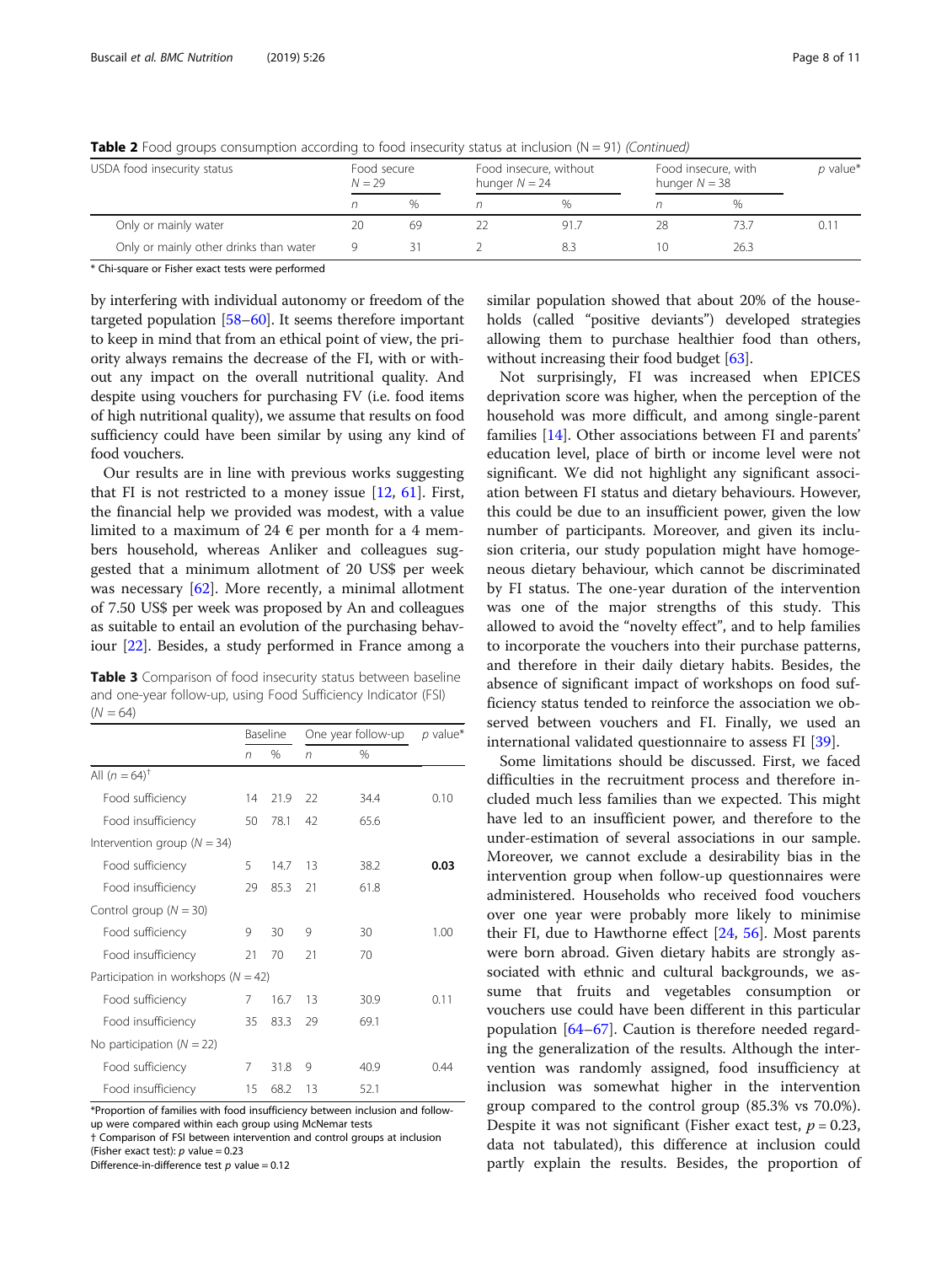<span id="page-8-0"></span>families with food insufficiency at follow-up was not statistically significant between the two groups (Fisher exact test,  $p = 0.60$ , data not tabulated). Finally, we could not explore the impact of vouchers on FI using the complete 18-items FI module, since this latter was not used for follow-up questionnaire. But the 4-items food sufficiency indicator has been shown to fairly estimate FI prevalence when combining the three questions on qualitative and quantitative food insufficiency [\[43](#page-9-0)].

## Conclusions

According to previous results of similar works performed in other developed countries, and in the scope of the French national Nutritional health program, results of this pilot study suggest that the allotment of fruits and vegetable vouchers over a one-year period might be a useful lever to alleviate the food insecurity of low-income households who have no access to food aid programs. Beyond improving access to fruits and vegetables, the priority of public health policies should always remain access to sufficient food.

#### Abbreviations

FAO: Food and Agriculture Organization; FI: Food Insecurity; FLAM: Fruits and vegetables at home ("Fruits et légumes à la maison"); FSI: Food Sufficiency Indicator; USDA HFSM: Household food Security Module by the US department of Agriculture

#### Acknowledgements

The authors are grateful to Claudia Chahine and Cynthia Perlin, dieticians, for their precious participation to this study and the elaboration and conduction of workshops during the whole study, and to the FLAM interviewers, Laëtitia Defoi, Anita Houeto, Anouchka Kponou, Lysa Tagherset and Marion Genest. The authors thank for their welcome and their help the community centres of Saint-Denis (Pierre Sémard, Romain Rolland, Floréal), the Municipality health care centres (CMS du Cygne, CMS Henri Barbusse, CMS des Moulins) and their directors (Dr Brahim Bouselmi, Jean-Marc Robinet et Dr. Samia Khimoun). They also thank all the associations which have been involved in this study: APIJ association, Maison des parents, ludothèque of Allende neighbourhood and ASAFI association. Finally, the authors thank Dr. Michel Chauliac (French General Direction of Health), Marjorie Painsecq (former director of Maison de la Santé) and Samira Guedichi-Beaudouin (Saint-Denis Municipality) for their involvement in this project.

#### Funding

Direction Générale de la Santé (DGS), French Public Health Institute (Santé publique France), APRIFEL Fresh Fruits and vegetables Agency (Agence Fruits et Légumes Frais), Ile-De France County (Région), Ile-de-France Health Agency (Agence Régionale de Santé). The funders had no role in study design, data collection and analysis, decision to publish, or preparation of the manuscript. Study sponsors had no part in study design, collection, analysis, and interpretation of data and the writing of the article and the decision to submit it for publication.

#### Availability of data and materials

The datasets generated and/or analysed during the current study are not publicly available due the agreement of strict confidentiality ensured to the volunteers when the data were collected, but are available from the corresponding author on reasonable request.

#### Authors' contributions

CB participated to the recruitment strategy and data collection, coordinated the conduction of the study in the field, performed the analyses and wrote the manuscript. JG elaborated the recruitment strategy, participated to the data collection and critically revised the paper for important intellectual

content. PD helped in the recruitment and data collection, and critically revised the paper for important intellectual content. PL was involved in the elaboration of the protocol and critically revised the paper for important intellectual content. SH participated to the conception of the study and critically revised the paper for important intellectual content. PLM was involved in the conception and methodology throughout the study and critically revised the paper for important intellectual content. CJ conceived the study, supervised the overall study and has primary responsibility for final content. All authors have read and approved the final manuscript.

#### Ethics approval and consent to participate

Each adult participant (whether the mother or the father included with his/ her child) signed a consent form, after the interviewer made sure it was well understood. The study was approved by the Ethics Review Committee of the National Institute of Health and Medical Research (Institut National de la Santé et de la Recherche Médicale) (Inserm) IRB00003888 under the number 15–247. The declaration to the National Commission of Data Processing and Liberties (Commission Nationale de l'Informatique et des Libertés) (CNIL) of February 262,015 was made under number 1838429v0.

#### Consent for publication

Not applicable.

#### Competing interests

The authors declare that they have no competing interests.

#### Publisher's Note

Springer Nature remains neutral with regard to jurisdictional claims in published maps and institutional affiliations.

#### Author details

<sup>1</sup> Equipe de Recherche en Epidémiologie Nutritionnelle (EREN), Université Paris 13, Inserm U1153, Inra U1125, Cnam, Centre de Recherche en Epidémiologie et Biostatistiques (CRESS) Sorbonne Paris Cité, Bâtiment SMBH -74 rue Marcel Cachin, 93017 Bobigny cedex, France. <sup>2</sup>Département de Santé Publique, Hôpital Avicenne (AP-HP), 125 rue de Stalingrad, 93000 Bobigny, France. <sup>3</sup>Maison de la Santé de Saint-Denis, 6 rue des Boucheries, 93200 Saint-Denis, France. <sup>4</sup>Laboratoire Educations et Pratiques de Santé, Campus Condorcet, Université Paris, 13, 74 rue Marcel Cachin, Bobigny, France.

#### Received: 18 September 2018 Accepted: 22 March 2019 Published online: 04 April 2019

#### References

- 1. FAO, editor. Addressing food insecurity in protracted crises. Rome: FAO; 2010.
- 2. Anderson SA. Core indicators of nutritional state for difficult-to-sample populations. J Nutr USA 1990. [http://agris.fao.org/agris-search/search.](http://agris.fao.org/agris-search/search.do?recordID=US9111600) [do?recordID=US9111600](http://agris.fao.org/agris-search/search.do?recordID=US9111600). Accessed 5 Mar 2018.
- 3. Cook JT, Frank DA, Berkowitz C, Black MM, Casey PH, Cutts DB, et al. Food insecurity is associated with adverse health outcomes among human infants and toddlers. J Nutr. 2004;134:1432–8.
- 4. Cook JT, Frank DA. Food security, poverty, and human development in the United States. Ann N Y Acad Sci. 2008;1136:193–209.
- 5. Méjean C, Deschamps V, Bellin-Lestienne C, Oleko A, Darmon N, Hercberg S, et al. Associations of socioeconomic factors with inadequate dietary intake in food aid users in France (the ABENA study 2004–2005). 2010.
- 6. Seligman HK, Laraia BA, Kushel MB. Food insecurity is associated with chronic disease among low-income NHANES participants. J Nutr. 2010; 140:304–10.
- 7. Hanson KL, Connor LM. Food insecurity and dietary quality in US adults and children: a systematic review. Am J Clin Nutr. 2014;100:684–92.
- 8. Martin-Fernandez J, Caillavet F, Lhuissier A, Chauvin P. Food insecurity, a determinant of obesity? - an analysis from a population-based survey in the Paris metropolitan area, 2010. Obes Facts. 2014;7:120–9.
- 9. Ke J, Ford-Jones EL. Food insecurity and hunger: a review of the effects on children's health and behaviour. Paediatr Child Health. 2015;20:89–91.
- 10. Bruening M, Dinour LM, Chavez JBR. Food insecurity and emotional health in the USA: a systematic narrative review of longitudinal research. Public Health Nutr. 2017;20:3200–8.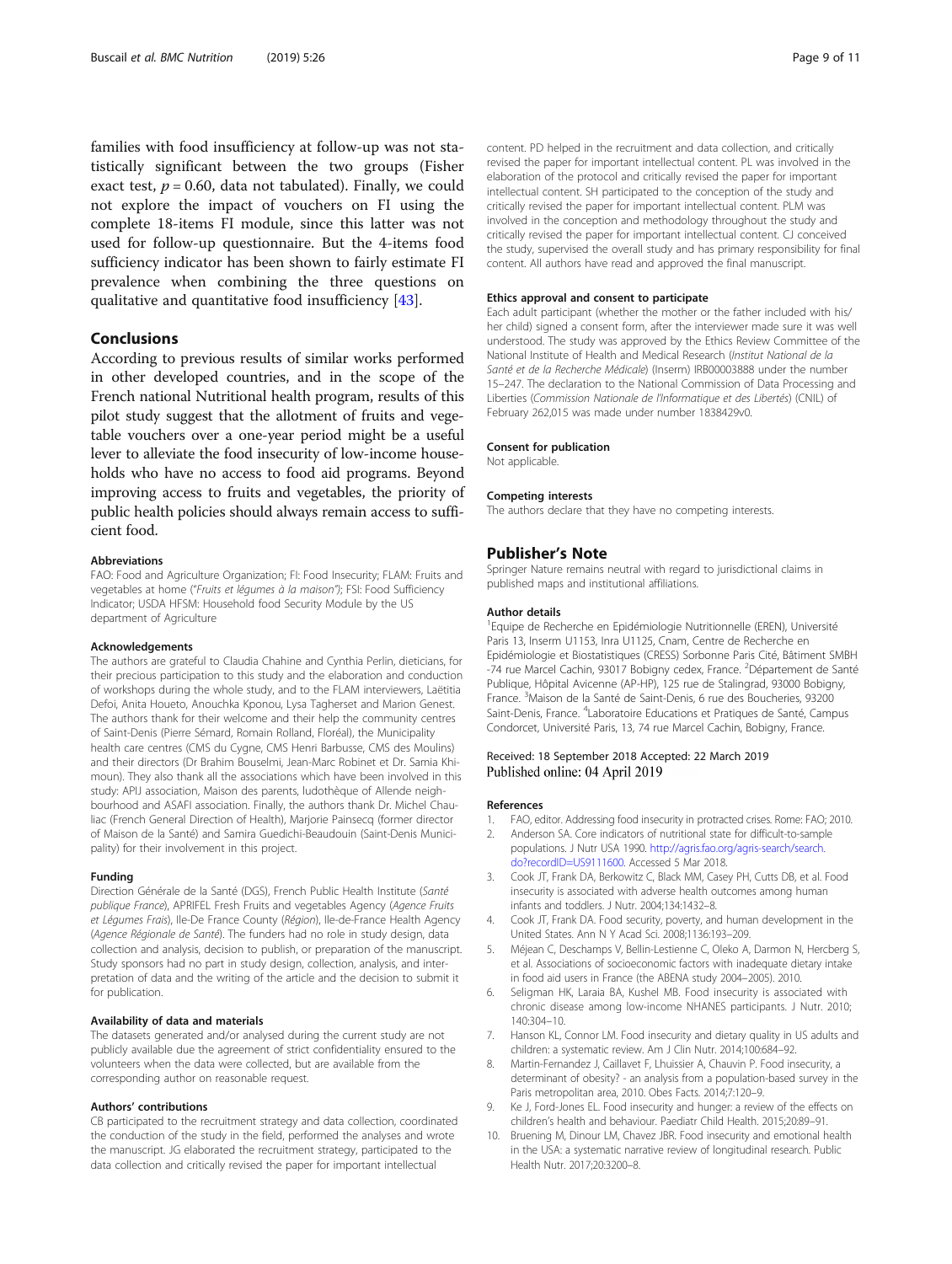- <span id="page-9-0"></span>11. Shankar P, Chung R, Frank DA. Association of food insecurity with Children's behavioral, emotional, and academic outcomes: a systematic review. J Dev Behav Pediatr. 2017;38:135–50.
- 12. ANSES. Etude individuelle nationale des consommations alimentaires 2 (INCA 2) 2006–2007. Maison-Alfort: Afssa; 2009. [https://www.anses.fr/fr/](https://www.anses.fr/fr/system/files/PASER-Ra-INCA2.pdf) [system/files/PASER-Ra-INCA2.pdf](https://www.anses.fr/fr/system/files/PASER-Ra-INCA2.pdf). Accessed 2 Mar 2018.
- 13. Darmon N, Bocquier A, Vieux F, Caillavet F. L'insécurité alimentaire pour raisons financières en France. Lett Onpes. 2010:1–6.
- 14. Martin-Fernandez J, Grillo F, Parizot I, Caillavet F, Chauvin P. Prevalence and socioeconomic and geographical inequalities of household food insecurity in the Paris region, France, 2010. BMC Public Health. 2013;13:486.
- 15. Coleman-Jensen A, Gregory C, Singh A. Household food security in the United States in 2013. SSRN scholarly paper. Rochester, NY: social science research Network; 2014. <https://papers.ssrn.com/abstract=2504067>. Accessed 8 Jan 2018.
- 16. Vandentorren S, Le Mener E, Oppenchaim N, Arnaud A, Jangal C, Caum C, et al. Characteristics and health of homeless families: the ENFAMS survey in the Paris region, France 2013. Eur J Pub Health. 2016;26:71–6.
- 17. ANSES. Etude individuelle des consommations alimentaires 3 (INCA3). Maison-Alfort: ANSES; 2017. [https://www.anses.fr/fr/system/files/](https://www.anses.fr/fr/system/files/NUT2014SA0234Ra.pdf) [NUT2014SA0234Ra.pdf](https://www.anses.fr/fr/system/files/NUT2014SA0234Ra.pdf). Accessed 14 Mar 2018.
- 18. Birlouez É. L'insécurité alimentaire en France. Pour. 2009;:73–8.
- 19. Cours des comptes. Circuits et mécanismes financiers concourant à l'aide alimentaire en France. Cours des comptes; 2009. [http://www.assemblee-nationale.](http://www.assemblee-nationale.fr/commissions/cfin-enquete-CC-aide-alimentaire.pdf) [fr/commissions/cfin-enquete-CC-aide-alimentaire.pdf](http://www.assemblee-nationale.fr/commissions/cfin-enquete-CC-aide-alimentaire.pdf). Accessed 5 Mar 2018.
- 20. Grange D, Castetbon K, Guibert G, Vernay M, Escalon H, Delannoy A, et al. Alimentation et état nutritionnel des bénéficiaires de l'aide alimentaire-Etude ABENA 2011–2012 et évolutions depuis 2004–2005. 2013. [http://](http://inpes.santepubliquefrance.fr/etudes/pdf/2013-abena2-rapport.pdf) [inpes.santepubliquefrance.fr/etudes/pdf/2013-abena2-rapport.pdf.](http://inpes.santepubliquefrance.fr/etudes/pdf/2013-abena2-rapport.pdf) Accessed 28 Dec 2015.
- 21. Blaylock J, Smallwood D, Kassel K, Variyam J, Aldrich L. Economics, food choices, and nutrition. Food Policy. 1999:169–286.
- 22. An R. Effectiveness of subsidies in promoting healthy food purchases and consumption: a review of field experiments. Public Health Nutr. 2013;16: 1215–28.
- 23. McFadden A, Green JM, Williams V, McLeish J, McCormick F, Fox-Rushby J, et al. Can food vouchers improve nutrition and reduce health inequalities in low-income mothers and young children: a multi-method evaluation of the experiences of beneficiaries and practitioners of the healthy start programme in England. BMC Public Health. 2014;14:148.
- 24. Campbell MK, Honess-Morreale L, Farrell D, Carbone E, Brasure M. A tailored multimedia nutrition education pilot program for low-income women receiving food assistance. Health Educ Res. 1999;14:257–67.
- 25. Bihan H, Méjean C, Castetbon K, Faure H, Ducros V, Sedeaud A, et al. Impact of fruit and vegetable vouchers and dietary advice on fruit and vegetable intake in a low-income population. Eur J Clin Nutr. 2012;66:369–75.
- 26. Smith C, Parnell WR, Brown RC, Gray AR. Providing additional money to food-insecure households and its effect on food expenditure: a randomized controlled trial. Public Health Nutr. 2013;16:1507–15.
- 27. Dailey AB, Hess A, Horton C, Constantian E, Monani S, Wargo B, et al. Healthy options: a community-based program to address food insecurity. J Prev Interv Community. 2015;43:83–94.
- 28. Olsho LE, Klerman JA, Wilde PE, Bartlett S. Financial incentives increase fruit and vegetable intake among supplemental nutrition assistance program participants: a randomized controlled trial of the USDA healthy incentives pilot. Am J Clin Nutr. 2016;104:423–35.
- 29. Jensen HH. Food insecurity and the food stamp program. Am J Agric Econ. 2002;84:1215–28.
- 30. Bitler M, Gundersen C, Marquis GS. Are WIC nonrecipients at less nutritional risk than recipients? An application of the food security measure\*. Rev Agric Econ. 2005;27:433–8.
- 31. Mykerezi E, Mills B. The impact of food stamp program participation on household food insecurity. Am J Agric Econ. 2010;92:1379–91.
- 32. Frank DA, Chilton M, Casey PH, Black MM, Cook JT, Cutts DB, et al. Nutritional-assistance programs play a critical role in reducing food insecurity. Pediatrics. 2010;125:e1267 author reply e1267-1268.
- 33. Ratcliffe C, McKernan S-M, Zhang S. How much does the supplemental nutrition assistance program reduce food insecurity? Am J Agric Econ. 2011; 93:1082–98.
- 34. Gundersen C, Kreider B, Pepper JV. Partial identification methods for evaluating food assistance programs: a case study of the causal impact of SNAP on food insecurity. Am J Agric Econ. 2017;99:875–93.
- 35. Buscail C, Margat A, Petit S, Gendreau J, Daval P, Lombrail P, et al. Fruits and vegetables at home (FLAM): a randomized controlled trial of the impact of fruits and vegetables vouchers in children from low-income families in an urban district of France. BMC Public Health. 2018;18:1065.
- 36. Auzet L, Février M, Lapinte A. Niveaux de vie et pauvreté en France. Insee Prem. 2007.
- 37. Revenu disponible correspondant au seuil de pauvreté selon le type de ménage en 2014 | Insee. [https://www.insee.fr/fr/statistiques/2499760.](https://www.insee.fr/fr/statistiques/2499760) Accessed 29 May 2017.
- 38. Sass C, Guéguen R, Moulin J-J, Abric L, Dauphinot V, Dupré C, et al. Comparaison du score individuel de précarité des Centres d'examens de santé, EPICES, à la définition socio-administrative de la précarité. Santé Publique. 2006;18:513.
- 39. Briefel RR, Woteki CE. Development of food sufficiency questions for the third national health and nutrition examination survey. J Nutr Educ. 1992;24:24S–8S.
- 40. Canada H. Canadian Community Health Survey, Cycle 2.2, Nutrition (2004): A Guide to Accessing and Interpreting the Data [Health Canada, 2006]. aem. 2006. [https://www.canada.ca/en/health-canada/services/food-nutrition/food-nutrition](https://www.canada.ca/en/health-canada/services/food-nutrition/food-nutrition-surveillance/health-nutrition-surveys/canadian-community-health-survey-cchs/canadian-community-health-survey-cycle-2-2-nutrition-2004-guide-accessing-interpreting-data-health-canada-2006.html)[surveillance/health-nutrition-surveys/canadian-community-health-survey-cchs/](https://www.canada.ca/en/health-canada/services/food-nutrition/food-nutrition-surveillance/health-nutrition-surveys/canadian-community-health-survey-cchs/canadian-community-health-survey-cycle-2-2-nutrition-2004-guide-accessing-interpreting-data-health-canada-2006.html) [canadian-community-health-survey-cycle-2-2-nutrition-2004-guide-accessing](https://www.canada.ca/en/health-canada/services/food-nutrition/food-nutrition-surveillance/health-nutrition-surveys/canadian-community-health-survey-cchs/canadian-community-health-survey-cycle-2-2-nutrition-2004-guide-accessing-interpreting-data-health-canada-2006.html)[interpreting-data-health-canada-2006.html](https://www.canada.ca/en/health-canada/services/food-nutrition/food-nutrition-surveillance/health-nutrition-surveys/canadian-community-health-survey-cchs/canadian-community-health-survey-cycle-2-2-nutrition-2004-guide-accessing-interpreting-data-health-canada-2006.html). Accessed 5 Mar 2018.
- 41. Canada, editor. Canadian community health survey: income-related household food security in Canada. Cycle 2.2: Nutrition (2004). Ottawa: Office of Nutrition Policy and Promotion, Health Canada; 2007.
- Bickel G, Nord M, Price C, Hamilton W, Cook J. Guide to Measuring Household Food Security, Revised 2000. U.S. Alexandria: Department of Agriculture, Food and Nutrition Service; 2000.
- 43. Radimer KL, Radimer KL. Measurement of household food security in the USA and other industrialised countries. Public Health Nutr. 2002;5:859–64.
- 44. Escalon H, Bossard C, Beck F. Baromètre santé nutrition 2008. Saint-Denis: Inpes; 2009.
- 45. Buscail C, Margat A, Miszkowicz T, Gendreau J, Daval P, Lombrail P, et al. Recruitment of precarious families in an interventional study: lessons from the French "fruits and vegetables at home" (FLAM) trial. Contemp Clin Trials Commun. 2018;12:161–8.
- 46. Card D, Krueger AB. Minimum wages and employment: a case study of the fast food industry in New Jersey and Pennsylvania. Working paper. National Bureau of Economic Research; 1993. doi[:https://doi.org/10.3386/w4509](https://doi.org/10.3386/w4509).
- 47. Marmot M. Fait society, healthy lives the Marmot review. The Marmot Review; 2010. [www.ucl.ac.uk/marmotreview](http://www.ucl.ac.uk/marmotreview). Accessed 28 Feb 2018.
- 48. Ministère du Travail, de l'emploi et de la Santé. Programme national nutrition santé 2011-2015. Ministère du Travail, de l'Emploi et de la Santé; 2011.
- 49. HCSP. Pour une Politique nutritionnelle de santé publique en France. PNNS 2017–2021. Paris: Haut Conseil de la Santé Publique; 2017. [http://www.hcsp.](http://www.hcsp.fr/explore.cgi/avisrapportsdomaine?clefr=632) [fr/explore.cgi/avisrapportsdomaine?clefr=632.](http://www.hcsp.fr/explore.cgi/avisrapportsdomaine?clefr=632) Accessed 10 Nov 2017
- 50. Maslow AH. Motivation and Personality. Cynthia McReynolds. New York: Harper & Row: 1970.
- 51. Comité de la sécurité alimentaire mondiale. S'entendre sur la terminologie: Sécurité alimentaire, Sécurité nutritionnelle, Sécurité alimentaire et nutrition, Sécurité alimentaire et nutritionnelle. Rome (Italie); 2012. [http://www.fao.](http://www.fao.org/docrep/meeting/026/MD776F.pdf) [org/docrep/meeting/026/MD776F.pdf.](http://www.fao.org/docrep/meeting/026/MD776F.pdf) Accessed 27 Sep 2017.
- 52. De Schutter O. "The transformative potential of the right to food". UN general assembly, human rights council, twenty-fifth session, agenda item 3: promotion and protection of all human rights, civil, political, economic, social and cultural rights, including the right to Development. 2014.
- 53. Rush D, Horvitz D, Seaver W, Alvir J, Garbowski G, Leighton J, et al. The National Wic Evaluation - evaluation of the special supplemental food program for women, infants, and children - background and introduction. Am J Clin Nutr. 1988;48:389–93.
- 54. Devaney BL, Ellwood MR, Love JM. Programs that mitigate the effects of poverty on children. Futur Child. 1997;7:88–112.
- 55. Department of Health. Choosing health: making healthier choices easier. London: The stationery office; 2004. [http://webarchive.nationalarchives.gov.](http://webarchive.nationalarchives.gov.uk/+/http://www.dh.gov.uk/en/Publicationsandstatistics/Publications/PublicationsPolicyAndGuidance/DH_4094550) [uk/+/http://www.dh.gov.uk/en/Publicationsandstatistics/Publications/](http://webarchive.nationalarchives.gov.uk/+/http://www.dh.gov.uk/en/Publicationsandstatistics/Publications/PublicationsPolicyAndGuidance/DH_4094550) [PublicationsPolicyAndGuidance/DH\\_4094550](http://webarchive.nationalarchives.gov.uk/+/http://www.dh.gov.uk/en/Publicationsandstatistics/Publications/PublicationsPolicyAndGuidance/DH_4094550). Accessed 19 Mar 2018
- 56. Savoie-Roskos M, Durward C, Jeweks M, LeBlanc H. Reducing food insecurity and improving fruit and vegetable intake among farmers' market incentive program participants. J Nutr Educ Behav. 2016;48:70–76.e1.
- 57. Metallinos-Katsaras E, Gorman KS, Wilde P, Kallio J. A longitudinal study of WIC participation on household food insecurity. Matern Child Health J. 2011;15:627–33.